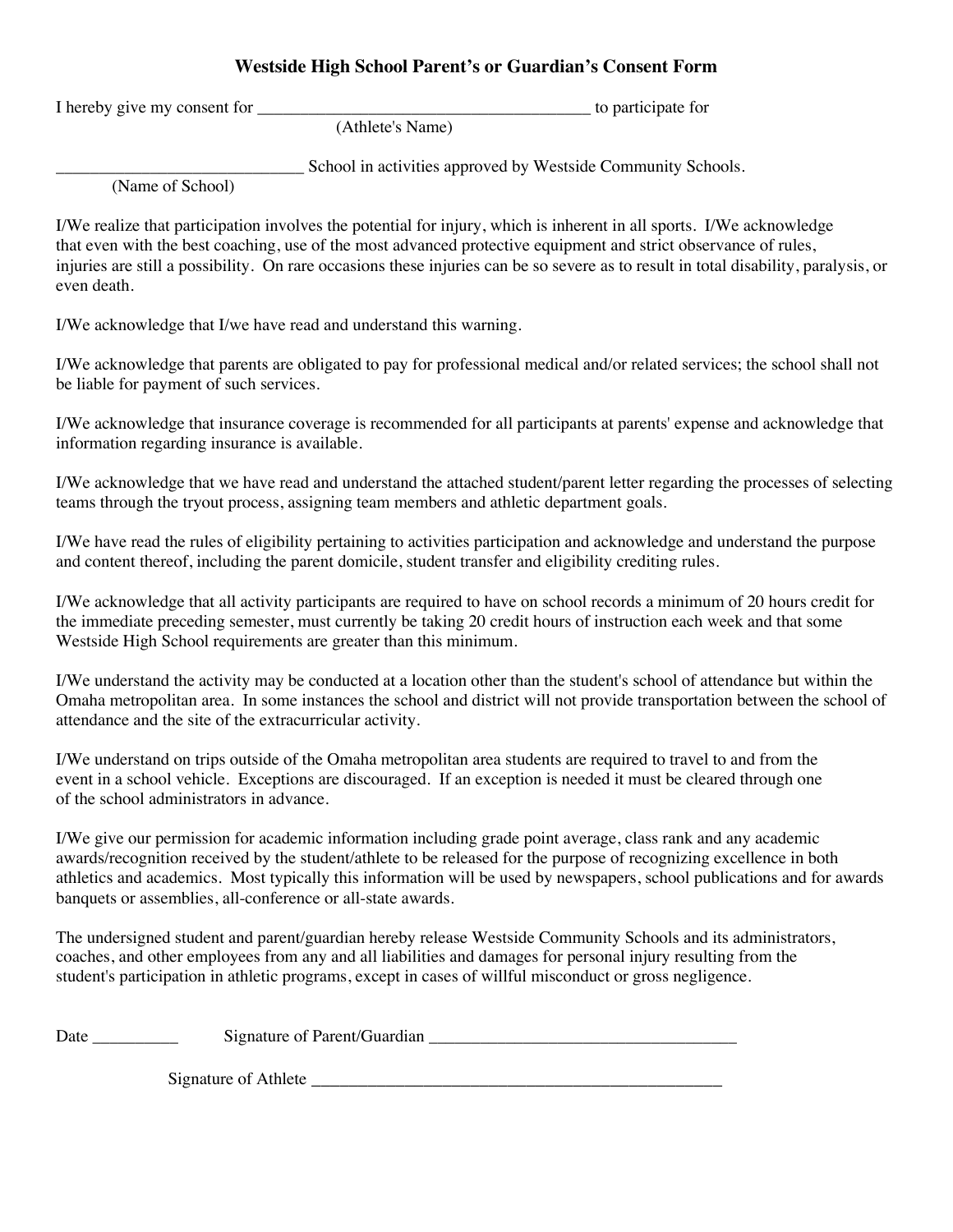## **Please sign this form and return with all other required forms.**

Dear Parent/Guardian and Student Athlete:

Over the past few years it has come to our attention some parents and students have some misconceptions regarding the high school competitive athletic program. Please take a few moments to read this letter. Hopefully, this will help you understand how a competitive program is conducted and what comprises our expectations and philosophy.

1. In each program, a coach and/or coaches are hired by the school district to be responsible for team selection. Criteria for selection are established by the head coach; possibly with input from the entire coaching staff. This may be a highly subjective process. Team selection, practices, and decisions regarding game situations are the responsibility of the coaching staff.

2. The Westside High School athletic program is highly competitive. Due to the number of student-athletes trying out, and the limited opportunities, we are not able to place every student on a team who wishes to participate. While this is not our desire, it is reality. The hardest thing our coaches have to do is to tell young people they will not be on a team.

Please be sure when your son/daughter tries out for a team, both you and they understand there is every real possibility they may not be selected. If selected, both of you should be prepared to **accept** placement at any team level (i.e. 9th Grade, Reserve, Junior Varsity or Varsity). It is disturbing to have a student tryout for a team and then quit because they were not placed where "they think" they should be. By doing this, they have taken away someone else's opportunity to be on a team.

Normally, coaches have a very short amount of time to make team selections. They try to do the very best they can in keeping the most talented athletes, filling positions for play, and appropriately placing them on the proper team. They are under a good deal of pressure to assemble the most competitive team possible. Anyone of us might select different athletes for the team. We believe it is the coaches' responsibility and right to select the team with whom they will work for the entire season.

3. Our experience in athletics reveals there are many "select teams" sponsored by many different organizations. Each coach looks for something different in his or her players. Participation on a "select team" does not guarantee any player a spot on any high school team. While we believe players can gain valuable experience outside of the school athletic program, neither parents or students should count on this type of participation to "guarantee" a spot on a high school team.

4. In order to make a varsity team as a senior, a player must be outstanding and also play a position the team needs. Underclass persons possessing these qualities have the same opportunity to make the team as the senior does. Our team structure (9th Grade, Reserve, Junior Varsity, Varsity) dictates there will always be more underclass players than upper class players in the total program. At selection time, it will be the coaches' decision.

5. A main goal of a competitive athletic program is to put the most talented members of the team in competition to win the contest. Starting positions and playing time are not guaranteed to seniors making a team; or anyone else for the matter. Each member of a team is very valuable to the team's overall progress. Some players may play a great deal of time in a contest, while others may not see what a parent would consider to be "significant" playing